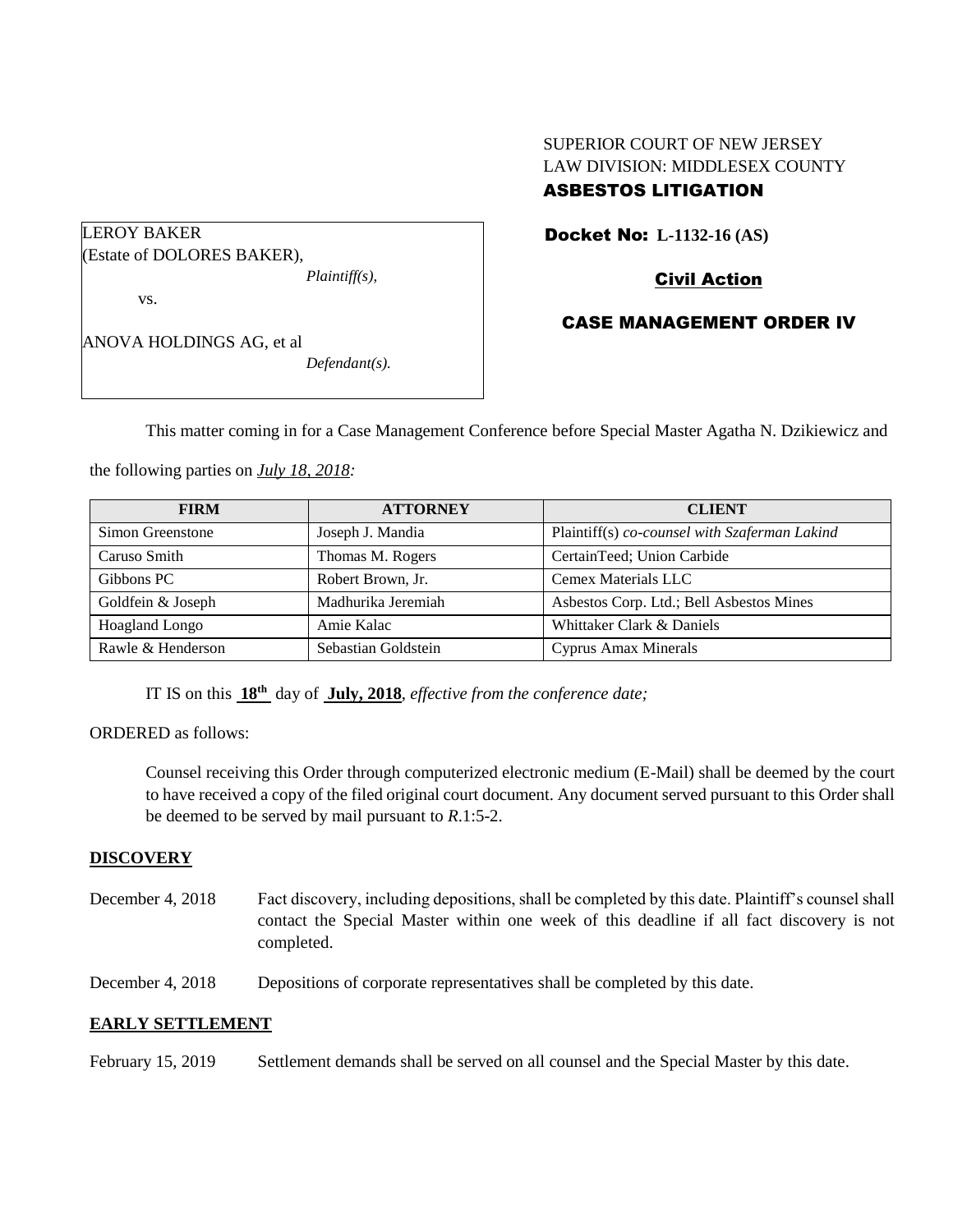### **SUMMARY JUDGMENT MOTION PRACTICE**

| February 15, 2019 | Plaintiff's counsel shall advise, in writing, of intent not to oppose motions by this date. |
|-------------------|---------------------------------------------------------------------------------------------|
| March 1, 2019     | Summary judgment motions shall be filed no later than this date.                            |
| March 29, 2019    | Last return date for summary judgment motions.                                              |

#### **MEDICAL DEFENSE**

| January 29, 2019 | Plaintiff shall serve medical expert reports by this date.                                                                                                                                                                                               |
|------------------|----------------------------------------------------------------------------------------------------------------------------------------------------------------------------------------------------------------------------------------------------------|
| January 29, 2019 | Upon request by defense counsel, plaintiff is to arrange for the transfer of pathology specimens<br>and x-rays, if any, by this date.                                                                                                                    |
| May 17, 2019     | Defendants shall identify its medical experts and serve medical reports, if any, by this date. In<br>addition, defendants shall notify plaintiff's counsel (as well as all counsel of record) of a<br>joinder in an expert medical defense by this date. |

#### **LIABILITY EXPERT REPORTS**

| January 29, 2019 | Plaintiff shall identify its liability experts and serve liability expert reports or a certified expert |
|------------------|---------------------------------------------------------------------------------------------------------|
|                  | statement by this date or waive any opportunity to rely on liability expert testimony.                  |

May 17, 2019 Defendants shall identify its liability experts and serve liability expert reports, if any, by this date or waive any opportunity to rely on liability expert testimony.

#### **ECONOMIST EXPERT REPORTS**

- January 29, 2019 Plaintiff shall identify its expert economists and serve expert economist report(s), if any, by this date or waive any opportunity to rely on economic expert testimony.
- May 17, 2019 Defendants shall identify its expert economists and serve expert economist report(s), if any, by this date or waive any opportunity to rely on economic expert testimony.

#### **EXPERT DEPOSITIONS**

June 21, 2019 Expert depositions shall be completed by this date. To the extent that plaintiff and defendant generic experts have been deposed before, the parties seeking that deposition in this case must file an application before the Special Master and demonstrate the necessity for that deposition. To the extent possible, documents requested in a deposition notice directed to an expert shall be produced three days in advance of the expert deposition. The expert shall not be required to produce documents that are readily accessible in the public domain.

#### **PRE-TRIAL AND TRIAL**

October 19, 2018 The settlement conference previously scheduled on this date is **cancelled**.

 $\_$  ,  $\_$  ,  $\_$  ,  $\_$  ,  $\_$  ,  $\_$  ,  $\_$  ,  $\_$  ,  $\_$  ,  $\_$  ,  $\_$  ,  $\_$  ,  $\_$  ,  $\_$  ,  $\_$  ,  $\_$  ,  $\_$  ,  $\_$  ,  $\_$  ,  $\_$  ,  $\_$  ,  $\_$  ,  $\_$  ,  $\_$  ,  $\_$  ,  $\_$  ,  $\_$  ,  $\_$  ,  $\_$  ,  $\_$  ,  $\_$  ,  $\_$  ,  $\_$  ,  $\_$  ,  $\_$  ,  $\_$  ,  $\_$  ,